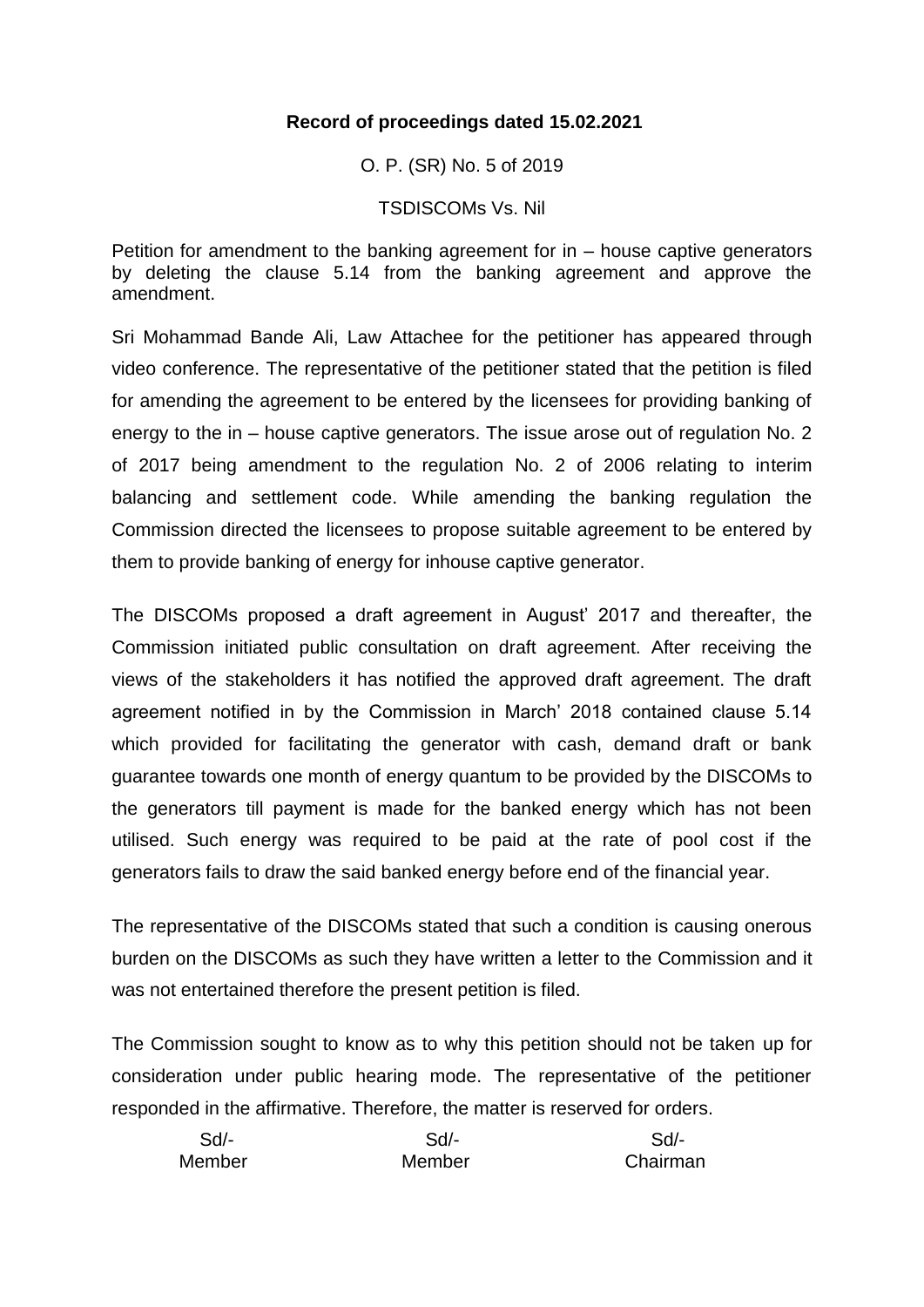# O. P. (SR) No. 16 of 2019

## TSDISCOMS Vs. Nil

Petition for amendment to the regulation on security deposit

Sri Mohammad Bande Ali, Law Attachee for the petitioners has appeared through video conference. The representative of the petitioners stated that the petition is filed for amending the Regulation No. 6 of 2004 relating to security deposit as adopted by the Commission with regard to certain aspects. The Commission sought to know from the petitioners' representative as to whether the petition is required to be considered through public hearing mode. The representative of the petitioners replied in the affirmative as to the process to be undertaken by the Commission on the issue. Therefore, the matter is reserved for orders.

| Sd/-   | Sd                       | Sd/-     |
|--------|--------------------------|----------|
| Member | Member                   | Chairman |
|        | O.P. (SR) No. 33 of 2019 |          |

TSDISCOMs Vs. -Nil-

Petition filed seeking amendment to the Regulation No. 4 of 2005 being the terms and conditions of determination of tariff for wheeling and retail sale of electricity.

Sri Mohammad Bande Ali, Law Attachee for the petitioners has appeared through video conference. The representative of the petitioners stated that the petition is filed for amending the Regulation No. 4 of 2005 on the aspect of determination of tariff for wheeling and retail sale of electricity as adopted by the Commission with regard to certain aspects. The Commission sought to know from the petitioners' representative as to whether the petition is required to be considered through public hearing mode. The representative of the petitioners replied in the affirmative as to the process to be undertaken by the Commission on the issue. Therefore, the matter is reserved for orders.

| $Sd$ - | Sd/-   | Sd/-     |
|--------|--------|----------|
| Member | Member | Chairman |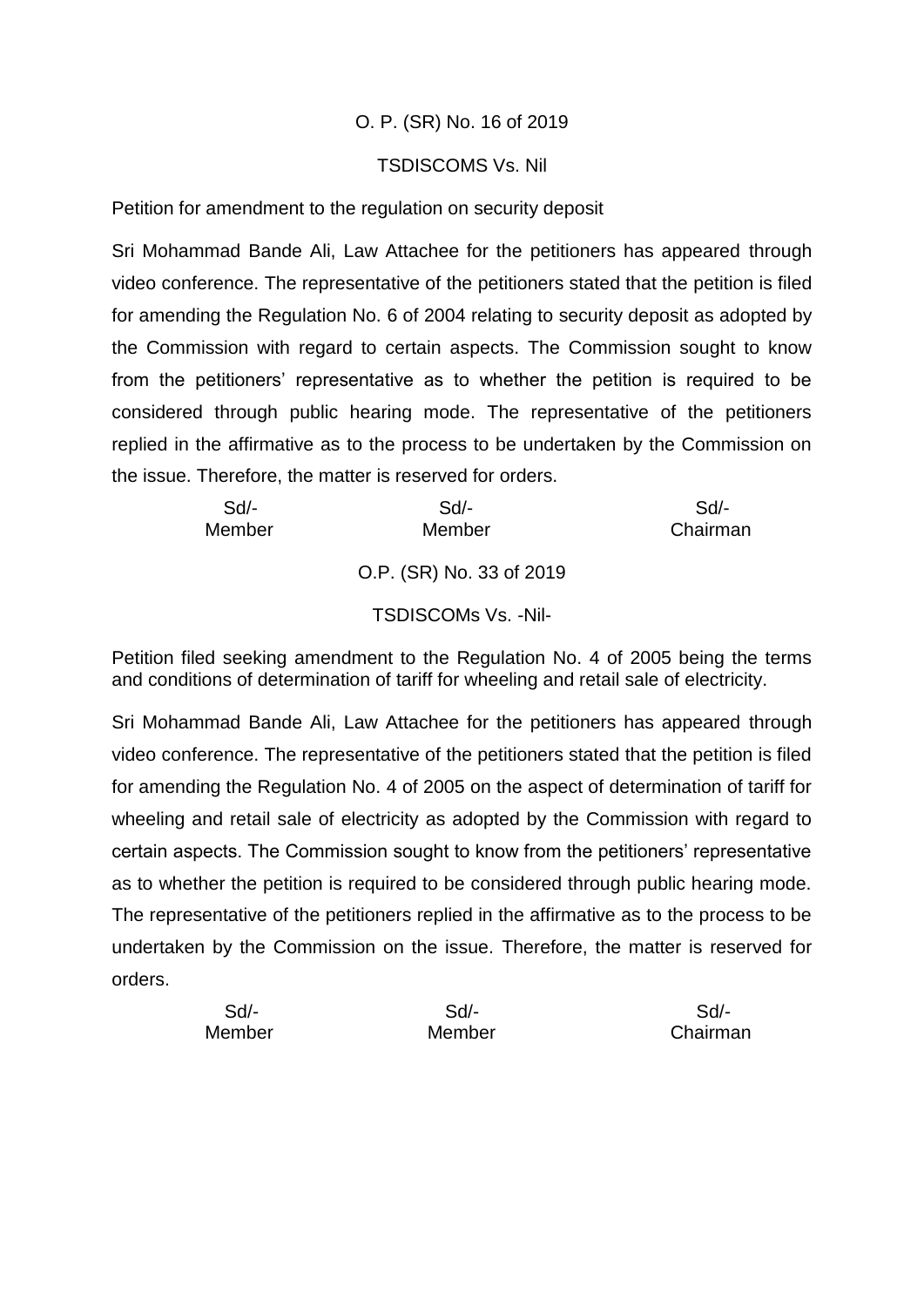## O. P. (SR) No. 10 of 2020

#### TSSPDCL Vs. -Nil-

Petition filed seeking amendment to certain clauses of APERC Regulation No. 2 of 2006 (interim balancing and settlement code for open access transactions) read with its amendments thereof and adoption vide TSERC Regulation No. 1 of 2014.

Sri Mohammad Bande Ali, Law Attachee for the petitioners has appeared through video conference. The representative of the petitioners stated that the petition is filed for amending the Regulation No. 2 of 2006 as adopted by the Commission with regard to certain aspects. The Commission sought to know from the petitioners' representative as to whether the petition is required to be considered through public hearing mode. The representative of the petitioners replied in the affirmative as to the process to be undertaken by the Commission on the issue. Therefore, the matter is reserved for orders.

| $Sd$ - | $Sd$ -                   | Sd       |
|--------|--------------------------|----------|
| Member | Member                   | Chairman |
|        | R. P. (SR) No. 4 of 2019 |          |
|        |                          |          |
|        | ın                       |          |
|        | O. P. No. 8 of 2017      |          |
|        |                          |          |

M/s. Shree Cement Limited Vs. TSSPDCL & Vedanta Limited (Previously known as Sesa Sterlite Limited)

Review petition filed seeking review of the order dated 01.11.2018 passed in O.P. No. 8 of 2017

Sri M. Abhinay Reddy, Advocate for the review petitioner, Sri Mohammad Bande Ali, Law Attachee for respondent No. 1 and Sri Lakshyajit Singh Baggwal, Advocate for the respondent No. 2 have appeared through video conference. The counsel for the review petitioner stated that the review petition is filed for reviewing the order passed by the Commission. The counsel for the  $2<sup>nd</sup>$  respondent stated that the review petition is directed against the TSDISCOMs in the contents, but the prayer seeks reliefs against all the respondents. If the review petitioner is seeking relief against the DISCOMs, the  $2<sup>nd</sup>$  respondent need not file a counter affidavit as otherwise it is required to file counter affidavit and for that purpose the respondent needs sufficient time. This aspect is required to be clarified by the review petitioner. The counsel for the review petitioner stated that the matter may be adjourned to a short date as the senior counsel will appear and argue the matter. The representative of the DISCOMs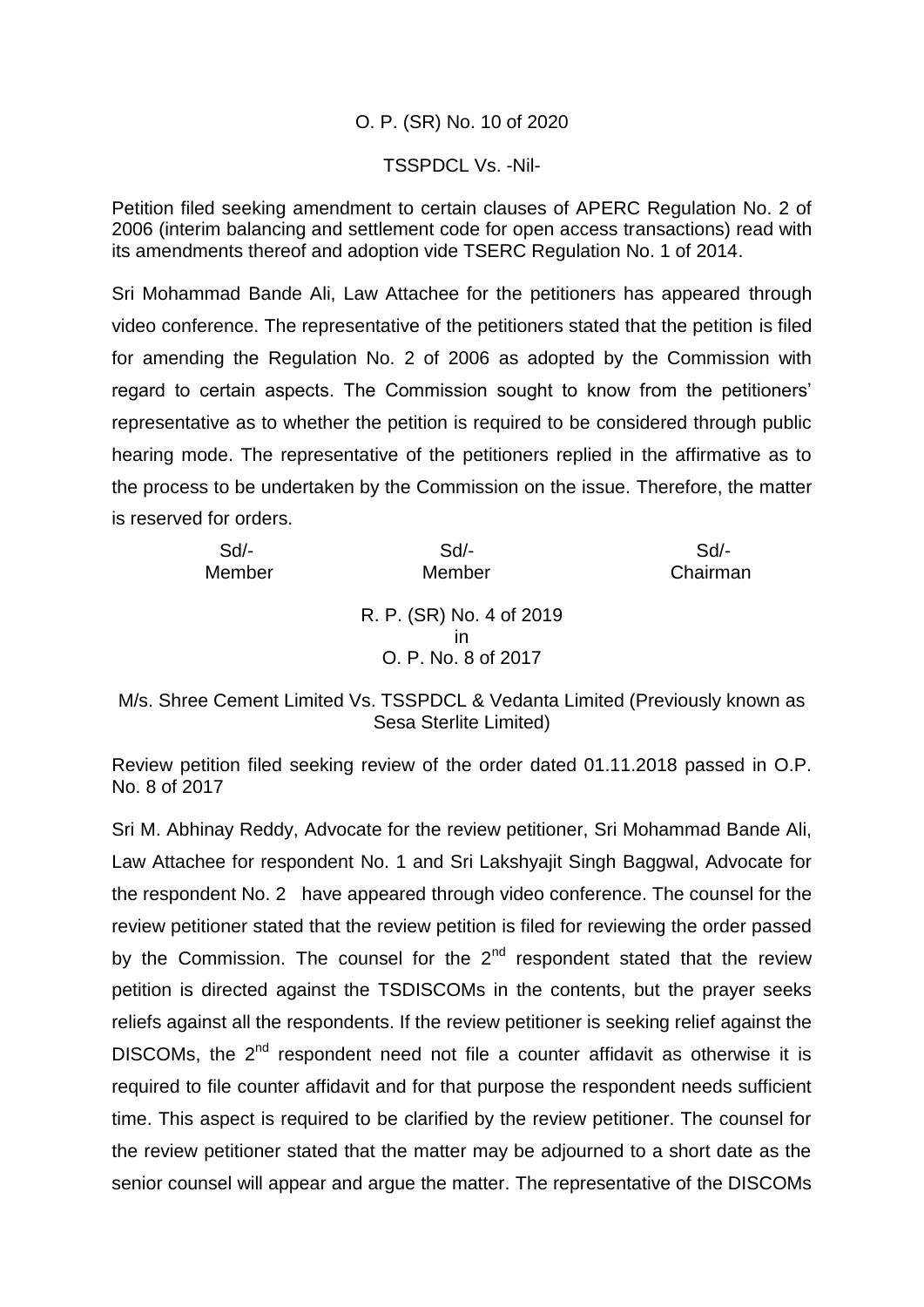stated that they have also filed a review petition against the said order, which is also listed today for hearing. The representative also stated that there is an application for condoning the delay for 87 days, which is beyond 75 days as provided in the business regulation of the Commission. In view of the request of the review petitioner, the same is adjourned.

Call on 22.02.2021 at 11.30 A.M. Sd/- Sd/- Sd/- Member Member Chairman

R. P. (SR) No. 22 of 2019 & I. A. No. 5 of 2020 In O. P. No. 8 of 2017

TSSPDCL Vs. M/s. Shree Cement Limited

Review petition filed seeking the review of the order dated 01.11.2018 passed in O.P. No. 8 of 2017

Application filed to condone the delay in filing the review petition in O.P. No. 8 of 2017 filed by M/s Shree Cement Private Limited.

Sri Mohammad Bande Ali, Law Attachee for the review petitioner and Sri M. Abhinay Reddy, Advocate for the respondent have appeared through video conference. The counsel for the respondent in this review petition stated that the respondent has also filed a review petition, which is also listed today for hearing. The present review petition is filed by the DISCOM for reviewing the order passed by the Commission. The representative of the review petitioner stated that this matter may be adjourned alongwith the review petition filed by the original petitioner. He stated that they have also filed an application for condoning the delay for 87 days, which is beyond 75 days as provided in the business regulation of the Commission. The said delay has been explained in detailed which may be condoned. The Commission observed that the review petitions of both parties will be taken together and the application for the delay will also be heard at that time. In view of the request of the parties, as also as the connected review petition is adjourned, this review petition is also adjourned.

| Call on 22.02.2021 at 11.30 A.M. |        |          |
|----------------------------------|--------|----------|
| Sd/-                             | Sd/-   | $Sd/$ -  |
| Member                           | Member | Chairman |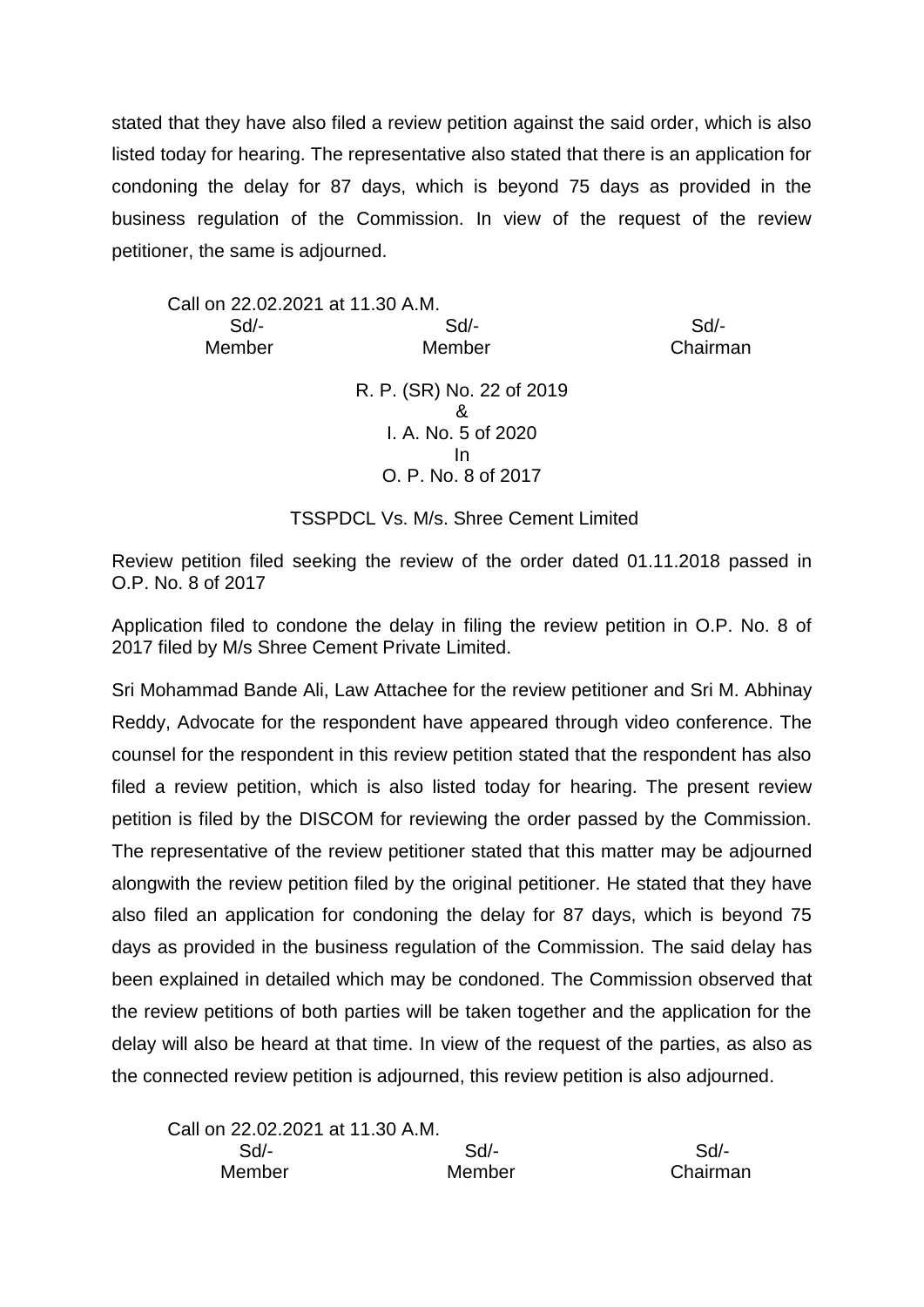#### O.P. No. 63 of 2018

#### M/s Srinivasa Power Private Limited Vs. TSSPDCL

Seeking determination of tariff for the period  $11<sup>th</sup>$  to 20<sup>th</sup> year of the project.

Sri P. Srinivasa Rao, Advocate for the petitioner and Sri Mohammad Bande Ali, Law Attachee, TSSPDCL for the respondent have appeared through video conference. The counsel for the petitioner stated that the petition is filed for determination of tariff of the project for the period  $11<sup>th</sup>$  to  $20<sup>th</sup>$  year in terms of the PPA entered by the petitioner with the respondent. The petitioner has filed the necessary details in the petition itself for enabling the Commission to determine the tariff. The respondent had filed a counter affidavit stating that it is continuing to implement the order passed by the erstwhile APERC in the year 2014 as adopted by this Commission.

The counsel for the petitioner stated that this petition is filed for a specific determination of this project's tariff for the period from  $11<sup>th</sup>$  to  $20<sup>th</sup>$  vear of operation. The order of the erstwhile APERC cannot be fastened on the petitioner as there was no notice nor its view were taken into consideration by the said Commission. Moreover, the said order of the then APERC stood challenged before the Hon'ble ATE by some of the generators and the Hon'ble ATE remanded the matter to the present APERC in the year 2016 insofar as the generators, who have approached it. The Hon'ble ATE made it clear that no benefit will be created to others, who have not approached the tribunal and accepted the order of the Commission. But in the case of the petitioner as it had no notice while determining the generic tariff by the then APERC, the consequences of the said order are not applicable to the petitioner.

The Hon'ble ATE while deciding the appeal relied on the decision of the Hon'ble Supreme Court in the matter of Transmission Corporation of Andhra Pradesh Vs. Sai Renewable Power Limited as decided on 08.07.2010. The counsel for the petitioner made specific submissions by relying on the said judgment as also the judgment of the Hon'ble ATE. He has quoted extensively from the said orders to emphasize the point that the Commission is alone the authority to determine the tariff and that in the absence of the notice the orders of the then APERC as also the Hon'ble ATE cannot place fetters on the petitioner seeking the present relief. He also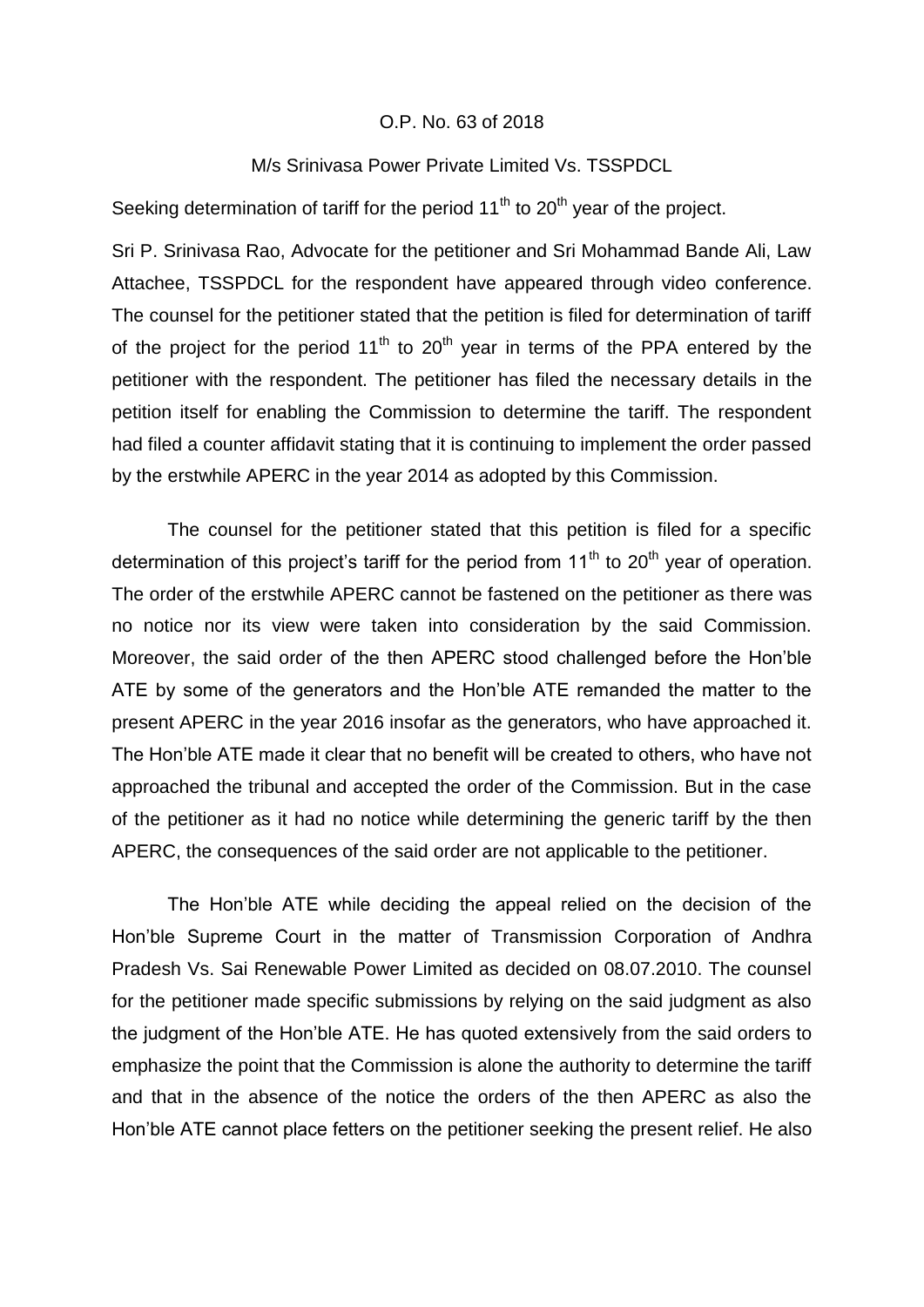pointed out that the law rendered by the Hon'ble Supreme Court under Article 142 of the Constitution of India is binding on this Commission.

The counsel for the petitioner while relying on the decision of the Hon'ble Supreme Court as also the provisions of the Electricity Act, 2003, narrated the background sequence of events and the orders passed by the erstwhile APERC upto the order of the Hon'ble Supreme Court. He sought to emphasize that the provisions made by the erstwhile APERC in the order dated 20.06.2001 as upheld by the Hon'ble Supreme Court would continue to apply to the case of the petitioner. He has shown the relationship between the order of the Commission and the PPA as regards determination of tariff for  $11<sup>th</sup>$  to 20<sup>th</sup> year. Thus, he has sought orders from the Commission for allowing the petition by determining the tariff for 11<sup>th</sup> to 20<sup>th</sup> year period exercising powers under section 62, 64 and 86 of the Act, 2003.

The counsel for the petitioner as part of his arguments also relied on the aspect of notice and communication as provided in the Act, 2003, Business Regulations of the Commission and general principles of notice. It is his case that the erstwhile APERC has not issued any notice before passing the order, nor communicated it after passing the same to the petitioner. Likewise, the petitioner had no notice of the appeal filed by certain generators as also the order passed thereon subsequently by the Hon'ble ATE. The petitioner cannot be subjected to any conditions imposed in the absence of notice of such orders passed by any authority.

The representative of the respondent submitted that the petition ought not to have been entertained by the Commission, as the petitioner has completed 10 years of the project in the year 2002 and the petition is filed in the year 2018. There is a delay beyond reasonable time for filing a money suit, which is three years under the Limitation Act. The petitioner had also not approached the Commission in time as the order of the APERC in the year 2014 and the Hon'ble ATE in the year 2016. The respondent is implementing the order passed by the then APERC as adopted by the Commission and the petitioner cannot claim any relief on the basis of the order of the Hon'ble ATE. This Commission may not consider the present request of the petitioner for the reason that in the absence of notice, it does not amount to nonapplication of the order of the Commission. If at all, the petitioner had any grievance